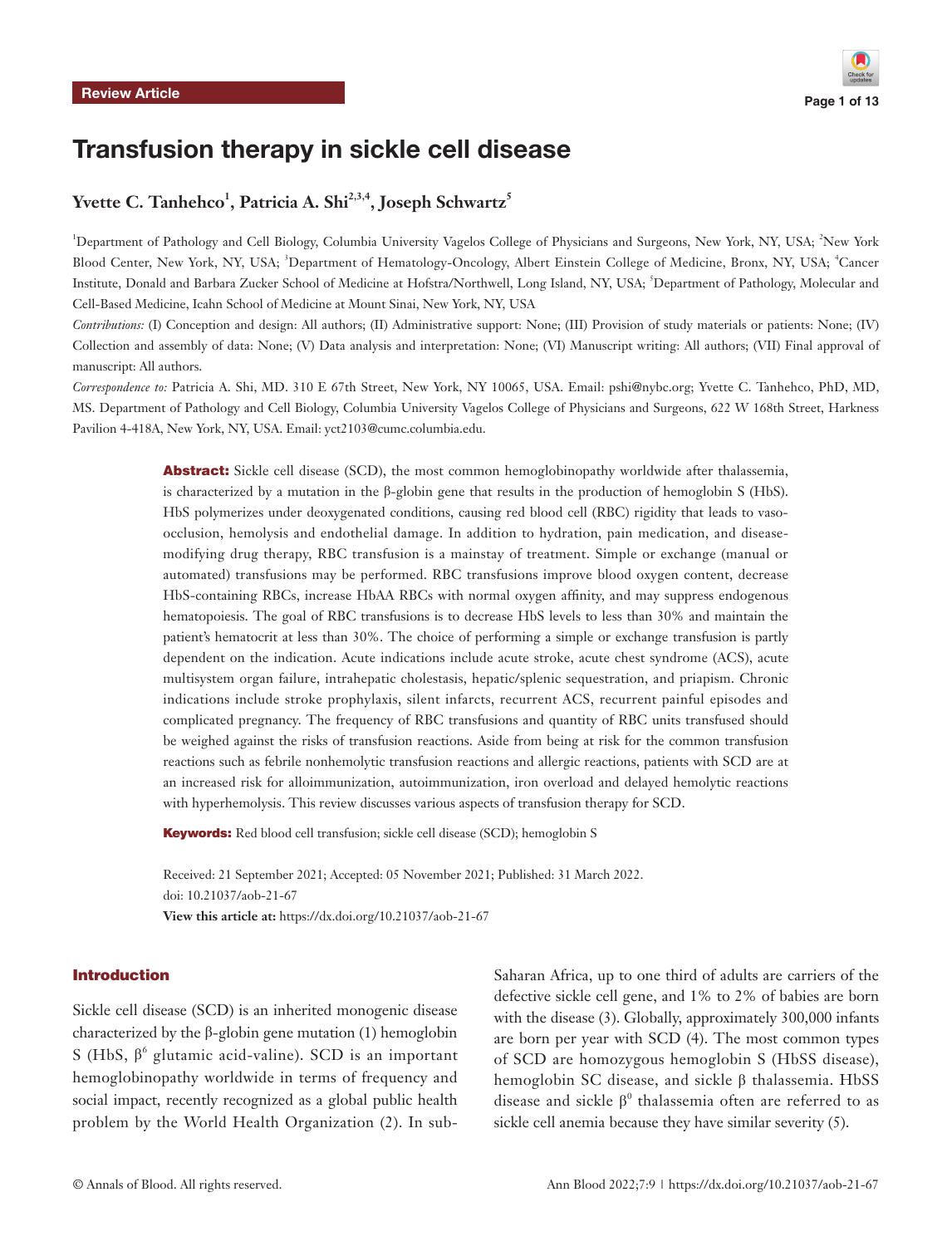SCD is a multisystem disorder with high morbidity and mortality. Hemoglobin polymerization, leading to erythrocyte rigidity and vaso-occlusion, is central to its pathophysiology, and chronic anemia, hemolysis, and vasculopathy are hallmarks of the disease (6). These physiologic derangements often lead to multiorgan damage throughout the lifespan. Acute, chronic, and acute-onchronic complications contribute to end-organ damage and adversely affect life expectancy as well as quality of life (1).

Because polymerization of sickle hemoglobin (HbS) is the root cause of SCD complications, SCD therapies are focused on preventing HbS polymerization and reducing or suppressing the circulating amount of HbS (7). This review focuses on transfusion therapy as a supportive and preventive measure. Indications for transfusion, transfusionrelated complications relatively specific to SCD, and methods for transfusion, i.e., simple and red blood cell (RBC) exchange are discussed.

# Rationale and methods of transfusion in SCD

In patients without SCD, the typical purpose of red cell transfusion is to increase hemoglobin (Hb) to improve blood oxygen content according to the equation:  $CaO<sub>2</sub> = (SaO<sub>2</sub> \times Hb \times 1.34) + 0.003(PaO<sub>2</sub>)$  where CaO, is the arterial oxygen content, SaO2 is the arterial oxygen saturation and  $PaO<sub>2</sub>$  is the arterial oxygen tension. In SCD, however, there are two additional benefits of transfusion. One is lowering of the percentage of HbS-containing red cells with the capacity to undergo Hb polymerization under deoxygenated conditions; this is critical, because Hb polymerization is the root cause of all the downstream damage in SCD (8). For example, the resulting impaired rheology of deoxygenated red cells is sufficient to increase blood viscosity and slow blood flow velocity at arterial oxygen tension even without additional contributions from inflammation, adhesion, and endothelial and leukocyte activation (9,10), and there is improvement in sickle red cell rheology with transfusion (9,11). A second benefit is increasing the percentage of red cells with normal oxygen affinity, as HbSS red cells have lower oxygen affinity (12), probably due to high intracellular HbS concentration rather than high 2,3-DPG. This increases oxygen saturation at a given  $PaO<sub>2</sub>$  thus increasing blood oxygen content and decreasing the probability that HbS-containing red cells will reach the point of sickling with tissue oxygen extraction (13). A third theoretical benefit is that increasing Hb, given the longer life span of HbAA red cells, may decrease endogenous

reticulocytosis and production of HbS-containing red cells (14,15), although studies have not demonstrated this to date (16,17). Transfusion can be administered through three methods, depending on clinical considerations and feasibility: simple transfusion (ST) [transfusion of allogeneic packed red blood cells (PRBC) without autologous red cell removal], manual red cell exchange (RCE) [autologous whole blood phlebotomy alternating with allogeneic PRBC and fluid infusion (18)], or automated RCE (removal of autologous RBC with allogeneic PRBC replacement using an apheresis device).

### Simple transfusion

ST is the technically easiest method of transfusion, especially in acute clinical scenarios, due to the typical use of peripheral venous access and standard nursing. As is true in the general non-SCD population, ST is indicated with isolated symptomatic anemia, such as that resulting from parvovirus B19 aplastic crisis. It is important to point out, however, that SCD patients are anemic at baseline, with patients of SS and  $SB^0$  genotype typically having chronic Hbs between 7–9 gm/dL (19-21). Furthermore, with vasoocclusive episodes, SCD patients should receive hypotonic saline or D5W hydration to decrease MCHC and thus reduce HbS polymerization (22,23), hydration, however, will cause a lowering of the Hb without an actual decrease in blood oxygen content. Therefore, the standard restrictive transfusion thresholds (24,25) (typically 7–8 gm/dL) for transfusion established in randomized clinical trials may not be applicable to a SCD patient chronically tolerized to anemia. It is especially relevant to avoid unnecessary transfusion in uncomplicated vaso-occlusive episodes because the acute inflammatory state may increase the risk of red cell alloimmunization (26). However, even a clinically asymptomatic Hb <5 gm/dL is likely an indication for transfusion (in the absence of known hyperhemolysis), because acute anemia around 4 gm/dL or lower in SCD has been associated with acute silent cerebral ischemia and infarction (27). Others recommend ST with a fall in  $Hb \geq 2$  gm/dL below the baseline Hb, or in children, a Hb <6 gm/dL (28). Standard blood management practices such as minimizing phlebotomy for blood samples should be practiced.

ST has also been recommended by expert consensus for splenic sequestration (29,30). Limited case reports indicate potential safety of RCE for sequestration without hypotension (31), however, and RCE has the theoretical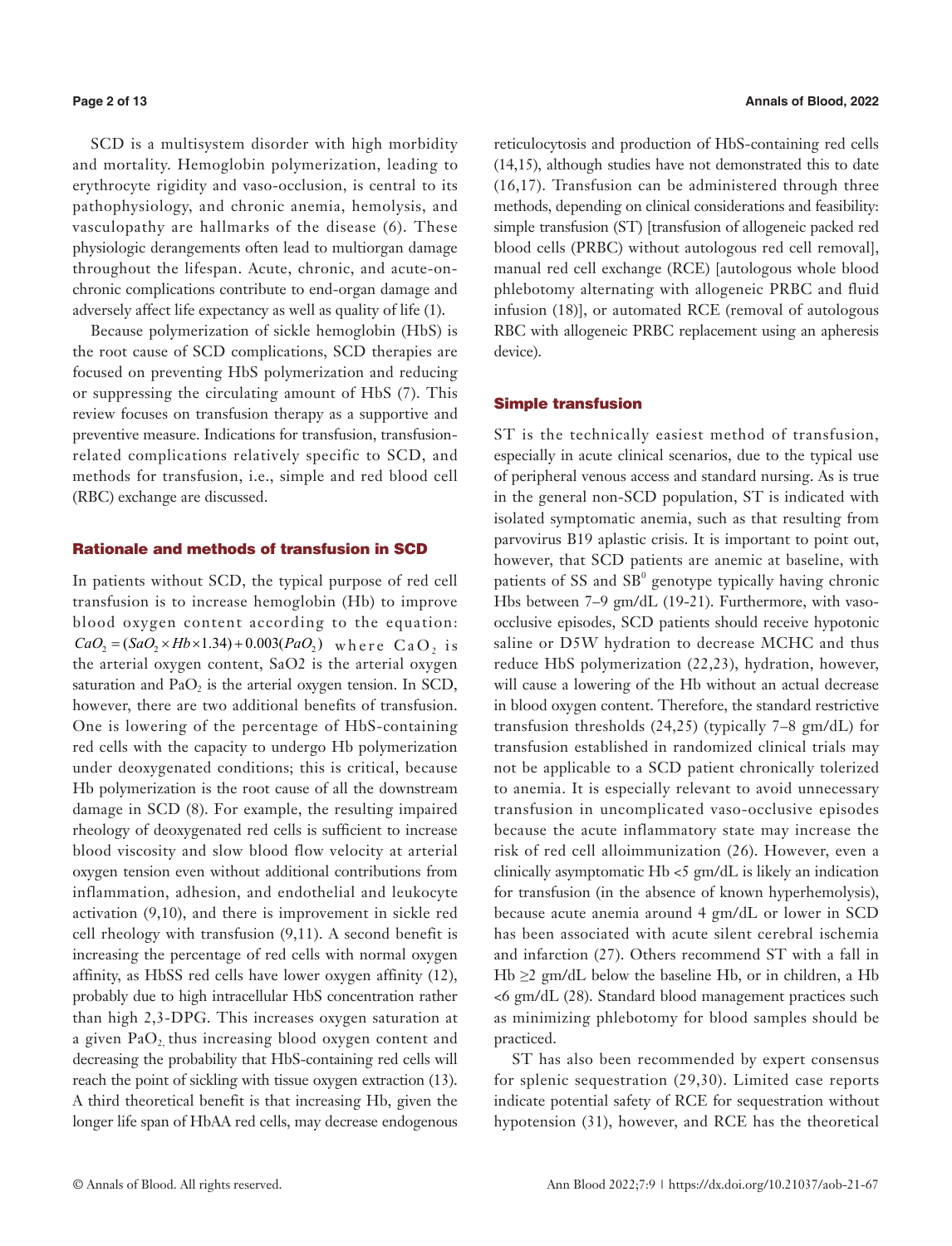# **Annals of Blood, 2022 Page 3 of 13**

advantage of potentially minimizing hyperviscosity issues that can occur when sequestered red cells re-enter the circulation. Even when RCE is preferable due to its ability to more rapidly lower HbS%, such as with acute stroke (32), transient ischemic attack (33), or rapidly progressive or severe acute chest syndrome (ACS) (34), ST may be indicated acutely as a temporizing measure until RCE can be performed. Finally, per the randomized controlled TAPS trial (35), ST to a Hb target of 10 gm/dL is indicated pre-operatively in SS or  $S\beta^0$  patients with a baseline Hb <9 gm/dL undergoing surgeries requiring general or regional anesthesia; only 13 of 66 patients assessed in the trial had surgeries defined as low-risk, but one of those in the no-transfusion group had the serious adverse event of ACS after an umbilical hernia repair. Furthermore, a randomized trial (36) showed no significant differences in the peri-operative complications with ST versus RCE, including the most common serious complication of ACS, and the RCE group had a significantly higher rate of new red cell alloantibody development as well as delayed hemolytic transfusion reactions (DHTR).

ST, although requiring the least number of red cell units, has inevitable iron loading because no autologous red cells are removed (37,38). In a planned secondary analysis of transfusion data from the Silent Cerebral Infarct Multi-Center Clinical Trial, the median (interquartile range) ferritin level after 1 year of transfusions was 1,800 ng/mL (1,426–2,204 ng/mL) with ST, 1,530 ng/mL (1,205–1,805 ng/mL) with manual exchange, and 355 ng/mL (179–579 ng/mL) with automated exchange (P<0.001) (38).

In adults, ST of 1 red cell unit will typically increase the Hb in an average size adult by 1 gm/dL (and the Hct by 3%); children must be dosed by weight, and typically 10–15 mL/kg will increase the Hb by 2–3 gm/dL (39). In chronic ST, no more than about 3 units have been transfused per transfusion episode (37). Ideally, the volume of red cells needed to achieve the desired Hct should be precisely calculated as:  $\frac{[(desired Het - starting Het) \times patient total blood volume]}{Het of red cellular}$ due to the risk of hyperviscosity or transfusion-associated circulatory overload (TACO). This is especially true in patients with pre-existing positive fluid balance or cardiovascular or renal disease, and rate of transfusion should be slow if clinically appropriate (40,41). The risk of hyperviscosity and TACO with ST typically precludes achievement of a HbS reduction to ≤30–50% in the acute setting; furthermore, increasing Hct to >30% without lowering the HbS ≤30% is not recommended, because the resulting increase in blood viscosity (42) may contribute to

further vaso-occlusive complications, including posterior reversible encephalopathy syndrome and even death (43-45).

### Exchange transfusion

Although automated and manual RCE require more red cell units than ST, their advantage is the ability to more rapidly achieve a low HbS level without an increase in hematocrit or total blood volume, if desired; iron loading (37,38,46), hyperviscosity, and TACO can thus be minimized. Compared to ST, RCE has an improved hematocrit:viscosity ratio, which is a mechanical estimate of oxygen delivery potential in the microcirculation (47). RCE has also been shown to result in an increase in arterial oxygen pressure, thus contributing to a further increase in Hb oxygen saturation (13,48); this is posited to be due to improvements in pulmonary microcirculation which may reduce ventilation-perfusion mismatching and intrapulmonary shunting. Importantly, the increased number of units used with chronic RCE has not been associated with increased red cell alloimmunization rates (49,50).

Both manual and automated methods require specialized expertise and supplies and may require central line placement; automated RCE of course requires the apheresis device. In manual RCE, whole blood removal alternates sequentially with replacement, whereas with automated RCE red cells selectively are removed and can be replaced concurrently. Therefore, manual RCE takes more time than automated RCE and has the additional risk of adverse events from volume shifts. Automated RCE also has the advantage of precise programming of the target HbS %, hematocrit, and overall fluid balance. It is recommended that a pre- and post-CBC and Hb fractionation be obtained to precisely tailor the programmed parameters (34). In patients whose extracorporeal volume with apheresis exceeds 10–15% of their total blood volume, an albumin prime is recommended.

Precise programming of the target fraction of cells remaining and increasing the target end Hct may be able to reduce red cell usage, as circumstances require (15). A modified automated RCE, in which RBC depletion by isovolemic hemodilution with saline or 5% albumin occurs prior to RCE, may also decrease red cell usage or increase the post-procedure Hct, associated with increased preprocedure Hct (14,51). The increased pre-procedure Hct may be beneficial given that anemia is associated with silent brain infarcts in SCD (52). Isovolemic hemodilution should be avoided in clinical scenarios where induction of further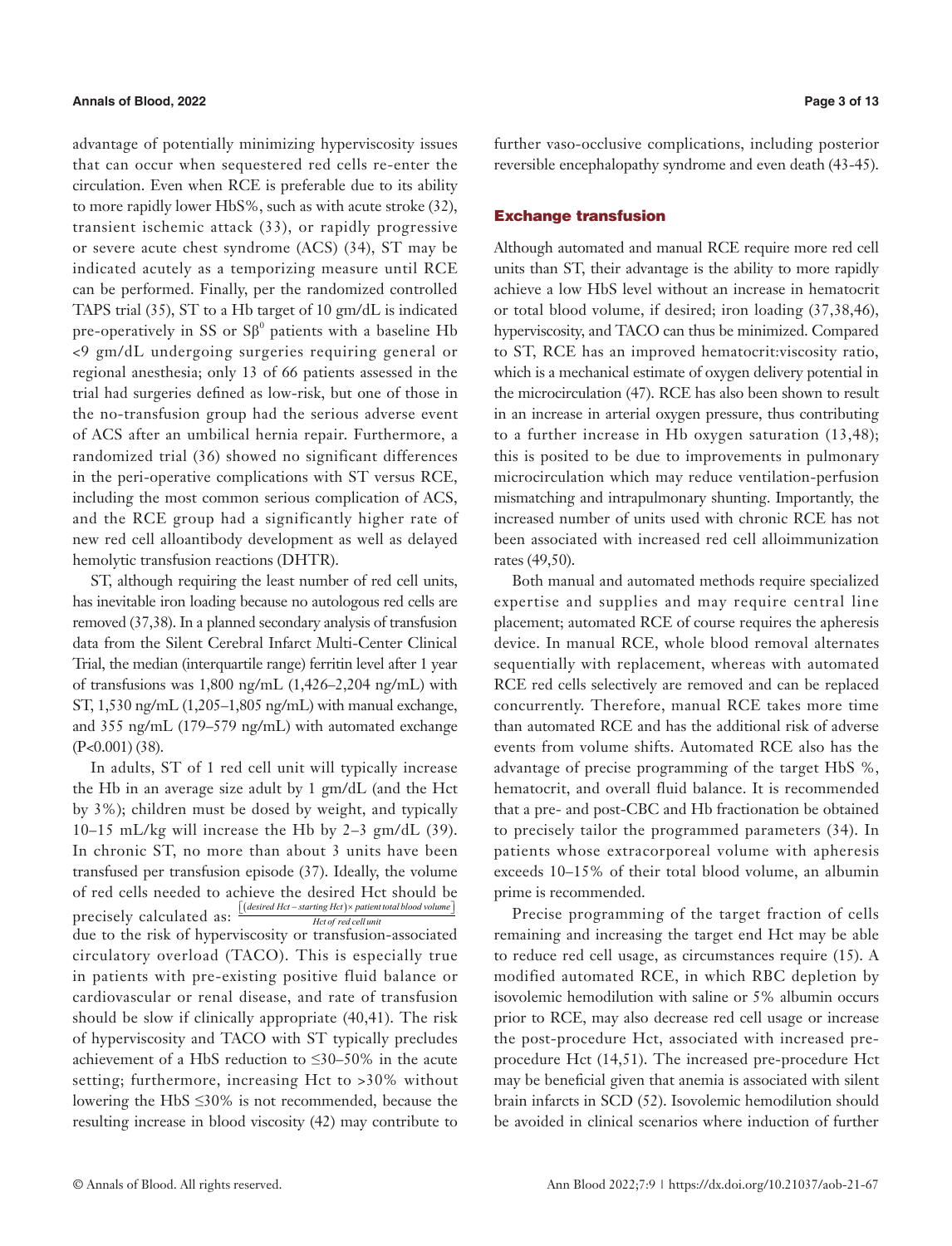anemia may be detrimental, such as recent cerebral ischemic events; to reduce acute silent cerebral ischemic events (53), hemodilution should probably not decrease the hematocrit to less than 21% and/or more than 20% from baseline (34).

Regardless of method of transfusion, to minimize increased blood viscosity, the end hematocrit (Hct) goal of transfusion, for acute indications, is usually targeted no higher than 30% and the HbS target is <30% (54). Acute indications for RCE include acute stroke (32); rapidly progressive or severe ACS (34); multi-organ failure (55); fat embolism syndrome (56); acute sickle cell hepatic crisis, sickle cell intra-hepatic cholestasis, or acute hepatic sequestration (57,58); and pre-operatively in patients with SC and S $\beta$ + disease and Hb  $\geq$ 10 gm/dL undergoing moderate-risk surgery (59) or patients undergoing very high risk surgery (34). For chronic indications, the end Hct is usually targeted no higher than 33-36% and the HbS target ranges between 30–50% (54), depending on the indication. Chronic indications for RCE or ST include prophylaxis against stroke (60,61), silent infarcts (62), recurrent ACS (62,63), recurrent painful episodes (62,63), and complicated pregnancy (34,54,64). After at least 1 year of chronic transfusion, hydroxyurea may be non-inferior to transfusion for primary stroke prophylaxis in patients with no Magnetic Resonance Angiography (MRA)-defined severe vasculopathy (65), but not for secondary stroke prophylaxis (66).

# Indications for RBC transfusion

The indications for RBC transfusion in patients with SCD may be categorized as acute and chronic (67). Acute indications for RCE include acute stroke (32); rapidly progressive or severe ACS (34); multi-organ failure (55); fat embolism syndrome (56); acute sickle cell hepatic crisis, sickle cell intra-hepatic cholestasis, or acute hepatic sequestration (57,58); and pre-operatively in patients with SC and S $\beta$ + disease and Hb  $\geq$ 10 gm/dL undergoing moderate-risk surgery (59) or patients undergoing very high risk surgery (34). Chronic indications for RCE include prophylaxis against stroke (60,61), silent infarcts (62), recurrent ACS (62,63), recurrent painful episodes (62,63), and complicated pregnancy (34,54,64). As noted above, after at least 1 year of chronic transfusion, hydroxyurea may be non-inferior to transfusion for primary stroke prophylaxis in patients with no MRA-defined severe vasculopathy (65), but not for secondary stroke prophylaxis (66).

In the absence of transfusion, stroke occurs in

approximately 11% of patients with sickle cell anemia by the age of 20 (68,69). The Stroke Prevention Trial in Sickle Cell Anemia (STOP), where 130 children with SS or  $S\beta^0$  were randomized to red cell transfusions to maintain HbS ≤30% or not, demonstrated that red cell transfusions significantly reduces the risk of a first stroke in children with SCD who have abnormal results on transcranial Doppler (TCD) ultrasonography (60). The mean interval between transfusions was 25±8 days. Only 1 child in the transfusion group had a stroke (cerebral infarction) as opposed to 11 children (10 cerebral infarctions, 1 intracerebral hematoma) in the standard of care group, which represents a 92% difference in the risk of stroke (P<0.001). Due to this compelling evidence, the trial was terminated early (60). The STOP trial led to the recommendations for TCD screening and prophylactic transfusion for children with abnormal velocities on ultrasonography (70).

Due to concerns of adverse effects with transfusing red cells indefinitely, the Optimizing Primary Stroke Prevention in Sickle Cell Anemia (STOP II) trial was undertaken, where patients after ≥30 months of chronic transfusion were randomized to continue transfusion or not. The trial was halted after only 79 of the planned 100 patients were enrolled because almost half of the patients in the transfusion-halted group reached the primary composite end-point (2 strokes, 14 reversions to abnormal velocity on TCD) within 10 months after randomization, whereas none of the 38 children in the transfusioncontinued group had an end-point event (P<0.001). Overall, this trial demonstrated that when red cell transfusions are discontinued in primary stroke prevention patients whose TCD velocities have normalized, there is a high rate of reversion to abnormal blood-flow velocities or stroke (61). In primary stroke prevention, the TWITCH trial showed that after 12 months of transfusion therapy, changing to hydroxyurea is non-inferior to transfusion in SCD children without severe vasculopathy (65), but in secondary stroke prevention, the SWITCH trial suggests that hydroxyurea is inferior to transfusion (66); there were no (0/66) strokes on transfusions/chelation but 10% (7/67) on hydroxyurea/ phlebotomy when the trial was stopped for futility for lack of a difference in iron removal between the two arms.

ACS, characterized by fever, respiratory symptoms and a new pulmonary infiltrate, is the second most common cause of hospitalization and the leading cause of death in patients with SCD (71-73). Red cell transfusion early in the course of ACS has been found to hasten resolution (74), improve oxygenation (75,76), and reduce recurrence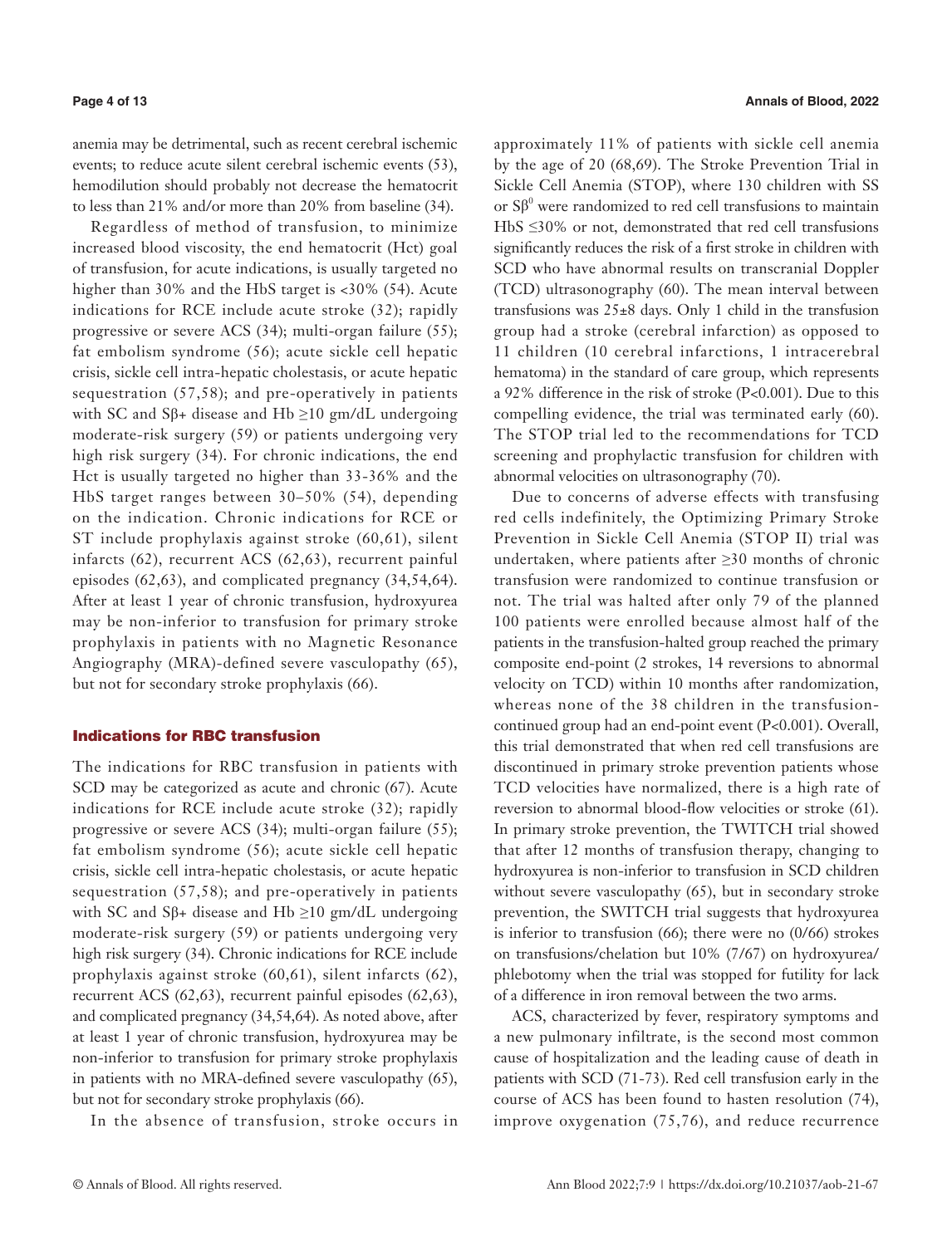(63,77). Several studies have implicated elevated levels of secretory phospholipase A2 (sPLA2) to be correlated with clinical severity of ACS (78-83). The feasibility study Preventing Acute Chest Syndrome with Transfusion Trial (PROACTIVE, ClinicalTrials.gov NCT00951808) was thus conducted to determine if elevation of serum levels of sPLA2 >100 ng/mL and fever could predict the development of ACS and whether ACS could be prevented by a single early transfusion of 7–13 mL/kg (79). Analysis of 203 subjects showed the sPLA2 threshold of >100 ng/mL to have a specificity of 82%, but sensitivity of only 41% and positive predictive value (PPV) of only 21%. sPLA2  $\geq$ 48 ng/mL provided the optimal trade-off between sensitivity (73%) and specificity (71%), but still only provided a PPV of 24%.

Patients with SCD frequently require surgery due to obstructive sleep apnea, adenotonsillar hypertrophy, cholelithiasis, splenic sequestration, and avascular necrosis. Perioperative complications related and not related to SCD are common. The Transfusion Alternatives Preoperatively in Sickle Cell Disease (TAPS) study was a multicenter, randomized clinical trial that assessed in pediatric and adult patients with HbSS or  $HbS\beta^0$  undergoing low- or mediumrisk elective surgery whether perioperative complication rates would be altered by preoperative transfusion within 10 days of surgery to a target Hb of 10 gm/dL (35). Thirteen of 33 (39%) in the no-preoperative-transfusion group had clinically significant complications as opposed to 5/34 (15%) in the preoperative-transfusion group (P=0.023). Serious adverse events were observed in 10/33 (30%) subjects in the no-preoperative group and 1/34 (3%) subjects in the preoperative-transfusion group (95% CI: 1.2–12.2, P=0.027). Ten of the 11 serious adverse events were ACS (9 non-preoperative-transfusion group, 1 preoperative transfusion group). Hospital length of stay and readmission rates were similar between the two groups. Additionally, the study found that without preoperative transfusion, the need for perioperative transfusion was increased. Preoperative transfusion, therefore, is beneficial for patients undergoing lowrisk and medium-risk surgeries (35). The type of RBC transfusion for pre-operative management depends on the patient's baseline Hb level (34). For patients with a Hb level less than 9 gm/dL, ST is recommended while for patients with a Hb level equal to greater than 9 gm/dL, RBC exchange transfusion to a HbS target <60% is recommended. The target Hb level in both cases should not exceed 11 gm/dL. For patients undergoing very high risk surgery such as neurosurgery or cardiac surgery, RBC

exchange transfusion is recommended (34).

Pregnancy in women with SCD is associated with increased risks of sickle-related complications such as pain crises, pulmonary complications and infection; maternal and perinatal mortality, pregnancy-related complications; and fetal complications (84,85). Studies of the role of prophylactic red cell transfusions in pregnant women are limited (64,86-88). The only prospective randomized controlled study so far randomized 72 pregnant women with SCD to prophylactic transfusions versus on-demand transfusions for medical or obstetric emergencies (87). The incidence of painful crises was significantly reduced (P<0.01) and other SCD-related complications substantially reduced (P<0.07), but there was no significant difference in perinatal outcomes (87). However, a large meta-analysis did find a benefit for both maternal and neonatal outcomes (64). A study protocol has been designed to determine the feasibility and acceptability of a future phase 3 randomized controlled trial (89) to establish the clinical and cost effectiveness of serial prophylactic exchange blood transfusion in pregnant women with SCD (TAPS-2). Pregnant women will be randomized to receive red cell transfusion only when clinically indicated or automated RCE to maintain HbScontaining red cells <30% starting at or before 18 weeks of gestation until the end of pregnancy. In the meantime, current guidelines recommend considering prophylactic transfusion at regular intervals at the onset of pregnancy for women with: a history of severe SCD-related complications prior to current pregnancy; additional features of highrisk pregnancy (e.g., comorbidities or multiparity), or the development of SCD-related complications during the current pregnancy. A target Hb level of at least 7 gm/dL and HbS level of <50% is recommended (34).

Contraindications to transfusion in SCD include acute vaso-occlusive pain episodes and asymptomatic anemia (90). Vaso-occlusive pain episodes are primarily managed with supportive treatment, hypotonic fluid hydration, and pharmacologic drugs such as opioids but psychological, social and behavioral interventions may be incorporated for a more holistic approach (91). The treatment of asymptomatic anemia should be directed at the underlying cause (e.g., parvovirus B19 infection or renal insufficiency).

# Adverse reactions to RBC transfusion

Red cell transfusions can lead to severe discomfort, morbidity or even mortality and increases healthcare costs (92). Patients with SCD may be at a greater risk for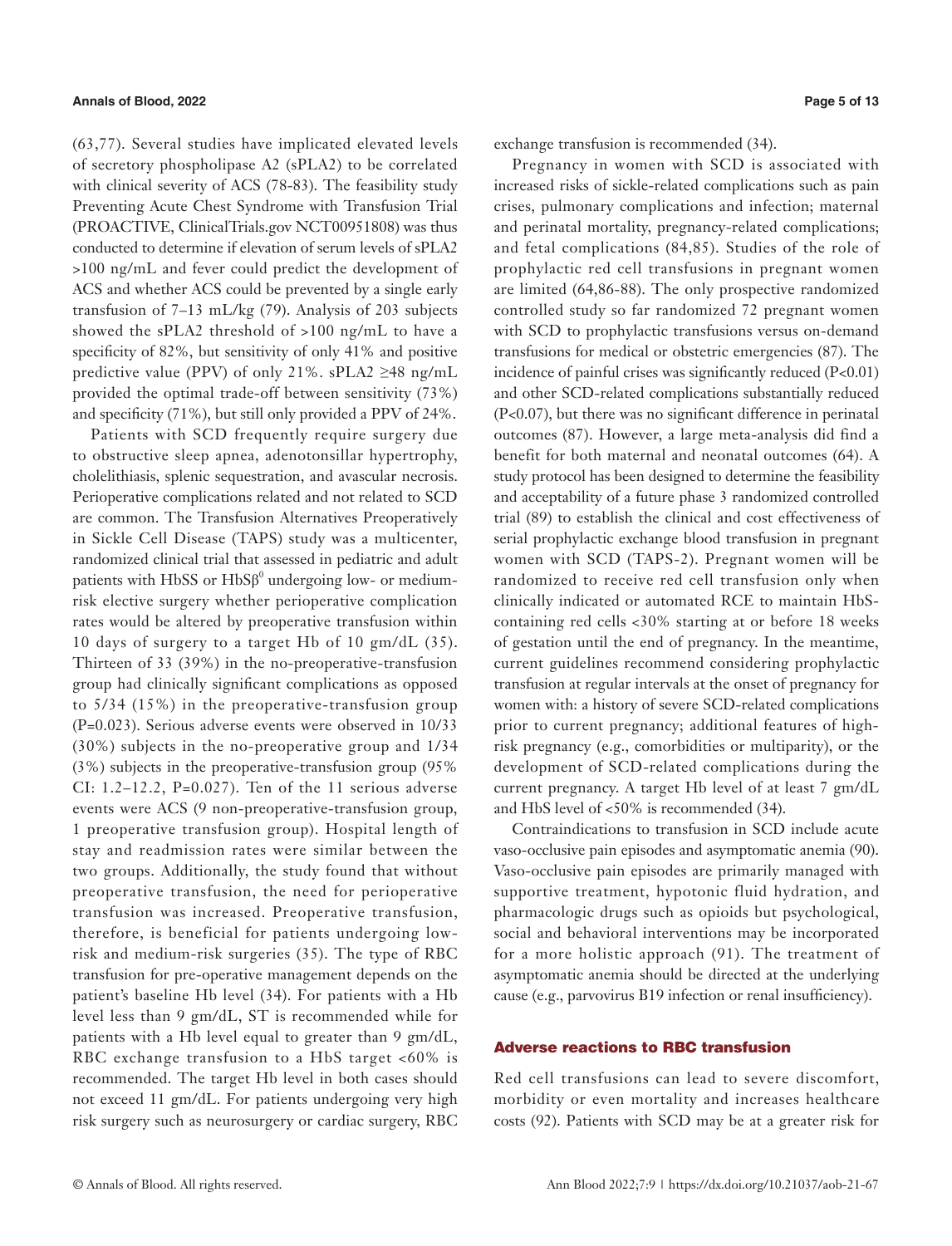transfusion reactions due to the higher number of red cell units transfused at one time. Febrile non-hemolytic transfusion reactions and allergic transfusion reactions are the most common types of transfusion reactions experienced by any patient receiving red cell transfusions. They have a prevalence of 1,000–3,000 per 100,000 units transfused and 112.2 per 100,000 units transfused, respectively (92). The less common but more serious transfusion reactions that could lead to significant morbidity and mortality such as acute hemolytic transfusion reactions (prevalence: 2.5–7.9/100,000 units transfused), DHTR (prevalence: 40/100,000 units transfused), transfusion related acute lung injury (prevalence: 0.4–1/100,000 units transfused), transfusion associated circulatory overload (prevalence: 10.9/100,000 units transfused), and septic transfusion reactions (prevalence: 0.03–3.3/100,000 units transfused) may also occur in the frequently transfused SCD patient population (92). This review will focus on three types of transfusion adverse events that are more specific for patients with SCD who are chronically transfused; namely, red cell antibody formation, iron overload and hyperhemolytic transfusion reaction.

# *RBC antibody formation*

Alloantibody formation against RBC blood group antigens is a major complication for patients with SCD. Our understanding of the pathophysiological mechanisms that contribute to this phenomenon is limited. One factor that increases alloantibody induction in patients with SCD is their exposure to red cell antigens present in the blood donor population (mostly Caucasian) but lacking on their own red cells. Others factors are immune dysregulation in white blood cell subsets and their response to heme, platelets, RBCs and complement (93-96). The inflammatory status of the recipient at the time of RBC exposure may also influence whether a patient becomes alloimmunized or not; red cell transfusion in the setting of vaso-occlusive crisis, ACS, a viral illness, or other inflammatory disorder may increase the risk for alloimmunization (26,97,98).

In order to mitigate alloantibody formation, it is a common practice to match the RBC antigens for Rh D, C, and E, and K in accordance with the National Institutes of Health (NIH) Expert Panel, American Society of Hematology, and British Society for Haematology guidelines (30,34,43,99). The RBC alloimmunization rate is reported to be as high as 50% without any prophylactic matching but decreases significantly with prophylactic matching (100-102). With limited prophylactic matching (i.e., C, E, K), the RBC alloimmunization rate ranges from 5–24% (103) and with extended prophylactic matching that includes matching for Duffy, Kidd and S antigens, the RBC alloimmunization rate can be as low as 7% (104).

Even with transfusion of red cell units from African American donors matched for Rh D, C, and E, and K, however, 7 of 59 (12%) episodic and 55 of 123 (45%) chronically transfused patients with SCD were nevertheless Rh alloimmunized; 25 patients (40%) had greater than 1 Rh antibody (105). Rh alloimmunization was due to variant *RH* genes in either the transfused patients or their African-American donors, with both populations having 29% of RHD and 53% of RHCE alleles altered.

Patients with SCD may also develop autoantibodies. SCD disease-related inflammation and RBC membrane changes with neoantigen exposure may contribute to the predisposition for autoantibody formation. One retrospective study found that 29% (23/78) of pediatric patients developed clinically significant alloantibodies and 8% (6/78) also developed autoantibodies. Four of these 6 patients (66%) had previously identified IgG alloantibodies (106). Autoantibodies may cause clinically significant hemolysis and complicate the immunohematology workup as well as subsequent pRBC crossmatching.

### *Iron overload*

Repeated STs, as is required for patients with SCD, may lead to iron overload. Each pRBC unit contains approximately 200–250 mg of iron, about the amount normally absorbed in one year (107,108). Iron is retained and recycled by the reticuloendothelial system in the body and there is no physiologic regulatory mechanism for excreting excess iron. Senescent RBCs are phagocytized by macrophages (34) in the liver and spleen, where iron is scavenged into endosomes and delivered to the vascular space via ferroportin (107,109). Once in the plasma, the iron is rapidly bound by serum transferrin and transported to the bone marrow. Excess transferrin-bound iron is taken up by the liver, which is where iron is predominantly stored in the body (107). When transferrin becomes completely saturated, non-transferrin bound iron may be deposited in the liver, heart, pancreas, endocrine glands, and joints (107,110). Studies have shown that iron may be transported by zinc (111) or calcium (112) transporters as well.

Iron overload may occur after approximately 10–20 units of pRBC are transfused. In general, a 15 mL/kg transfusion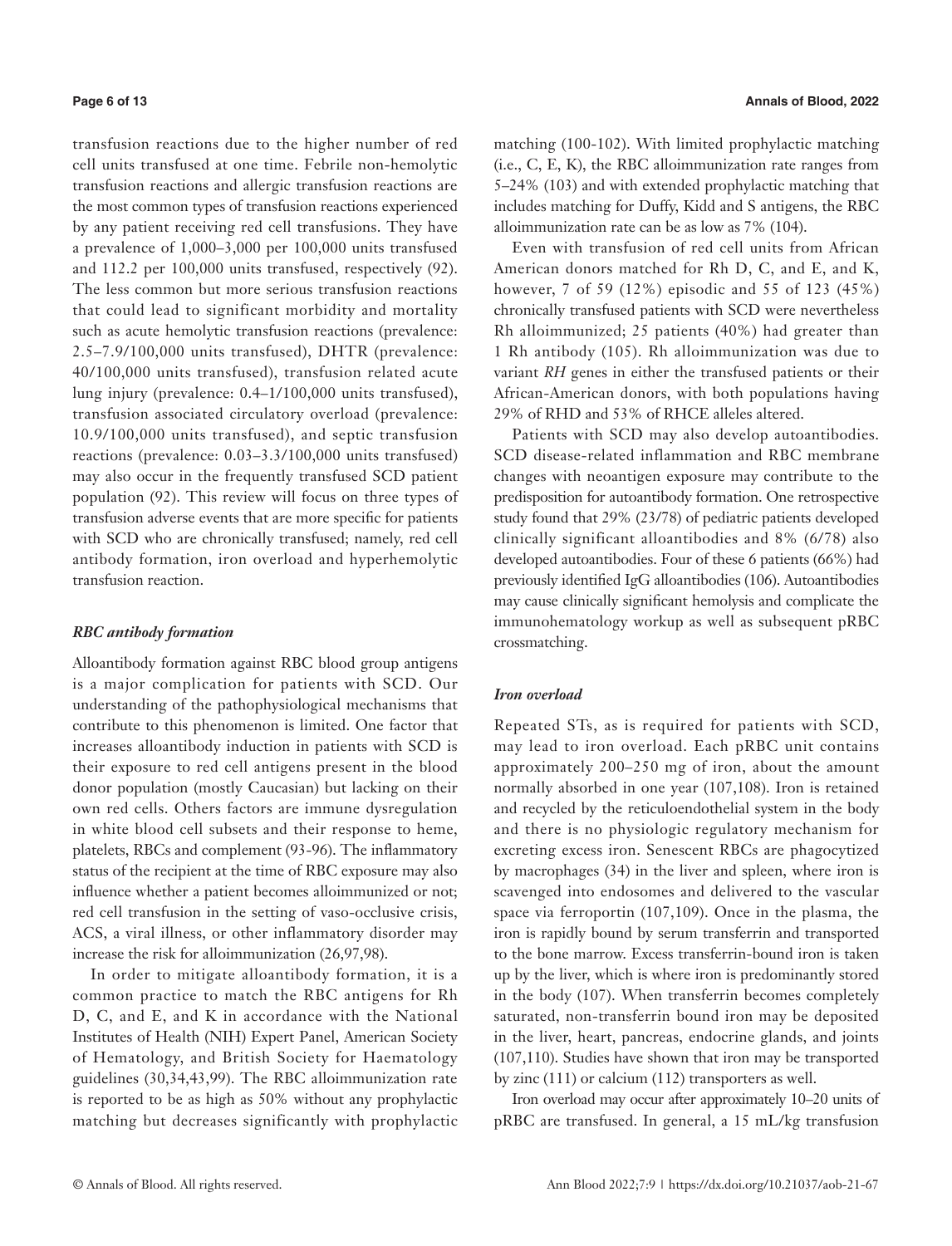will raise hepatic iron, normally less than 1.5 mg/g dry weight (113), by approximately 1 mg/mL dry weight (114). Among 12 pediatric patients with an average of 15.4 transfusions over 21 months, the mean liver iron concentration (LIC) was 9.4 mg/g dry weight without chelation therapy (115), a level at which one starts to see portal fibrosis. Therefore, patients with a history of at least 10 transfusions and a serum ferritin >1,000 mcg/L should undergo magnetic resonance imaging (MRI) of the liver to detect iron overload. MRI is the gold standard for monitoring iron levels in various organs of the body due to its accuracy, reproducibility and tolerability by patients (107); the same method (R2, T2\* or R2\*) should be used over time. Given that cardiac iron loading is uncommon in SCD, cardiac MRI should be considered only with high iron burden (LIC >15 mg/g) for 2 years or more, evidence of end organ damage due to transfusional iron overload, or evidence of cardiac dysfunction (34).

Iron chelation, by which the three FDA-approved agents differ by route of administration, half-life, and toxicities, should be started once the LIC is  $>3$  mg/g, and definitely once the LIC is  $>7$  mg/g (113). Over 1 year, a similar dosedependent decrease in liver iron content was observed with oral deferasirox (−3.0±6.2 mg Fe/g dry weight) and intravenous/subcutaneous deferoxamine (−2.8±10.4 mg Fe/g dry weight) (116). Deferiprone may be the most effective agent with cardiac iron overload (113).

# *Hyperhemolytic transfusion reaction*

A small percentage of transfused patients with SCD (1–4%) experience a hyperhemolytic transfusion reaction (HHTR), defined by a rapid Hb decline to below the pre-transfusion level accompanied by a rapid decline of post-transfusion HbA level about 7–10 days after RBC transfusion (34,117,118). Autologous as well as transfused red cells are hemolyzed in a phenomenon called "bystander hemolysis" (119,120). Most patients also have a negative antibody screen and direct antiglobulin test, signifying the absence of any detectable antibodies (118), although occasionally, patients may exhibit a new alloantibody or autoantibody (121). Possible mechanisms of bystander hemolysis include increased red cell exposure of phosphatidylserine (119), antibodies to antigens other than red cell antigens (120), macrophage activation by the inflammatory milieu (117,122-124), and alternative complement activation by heme (125). Such mechanisms are not mutually exclusive—for example, exposure of phosphatidylserine on the outer membrane of HbS-

containing RBCs increases macrophage adherence compared to HbA-containing RBCs (126).

Continued RBC transfusion may lead to death in patients with HHTR, as it may further exacerbate hemolysis (117,127). The type of treatment to administer depends on the severity of anemia and briskness of hemolysis. Supportive care includes erythropoietin with or without IV iron, oxygen as needed, and limiting activity to minimize oxygen consumption. Mild HHTR may be treated with steroids, while more severe hemolysis should also be treated with intravenous immunoglobulin (IVIG) (117,128). Second-line treatments include eculizumab, a monoclonal antibody that inhibits the complement pathway by blocking cleavage of C5, in order to decrease hemolysis; and/or rituximab, an anti-CD20 monoclonal antibody, in order to prevent red cell alloantibody production if further transfusion is necessary (129-132). Tocilizumab, an antiinterleukin-6 receptor monoclonal antibody, was used successfully in an HHTR case with hyperferritinemia under the premise of activated macrophage inhibition (133).

### **Conclusions**

Despite advances in therapeutic options for patients with SCD, transfusion therapy remains a mainstay. There are immediate benefits to transfusion, such as lowering of the percentage of HbS-containing red cells with the capacity to undergo Hb polymerization under deoxygenated conditions. In addition, transfusion increases the percentage of RBC with normal oxygen affinity, thus increasing oxygen saturation and blood oxygen content and decreasing the probability that HbS-containing red cells will reach the point of sickling. Transfusion of RBCs can be delivered via three methods including ST, manual RCE, or automated RCE. Each of these methods carry advantages and disadvantages as described above. The choice of delivery method for a specific patient will depend on clinical considerations and feasibility.

Regardless of method of transfusion, the indications for RBC transfusion in patients with SCD may be categorized as acute and chronic. As general rule of thumb, the end hematocrit (Hct) goal of transfusion, for acute indications, is usually targeted no higher than 30% and the HbS target is <30%; Similarly, for chronic indications, the end Hct is usually targeted no higher than 33–36% and the HbS target ranges between 30–50%, depending on the indication. There are also contraindications to transfusion in SCD, such as acute vaso-occlusive pain episodes and asymptomatic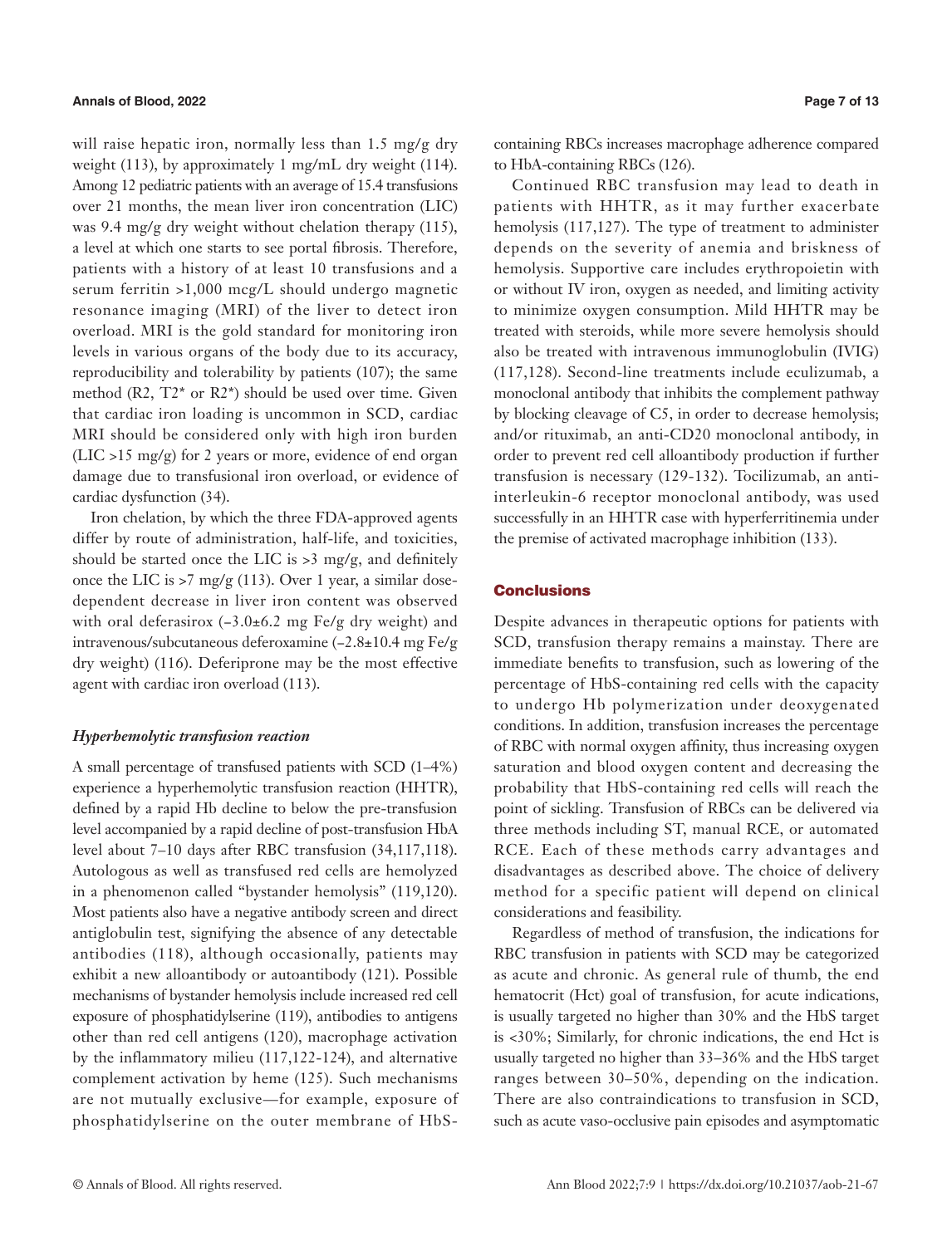### **Page 8 of 13 Annals of Blood, 2022**

anemia. Last but not least, one has to consider the risks associated with transfusion therapy: transfusion reactions, increased risk for alloantibody and autoantibody formation, development of iron overload, and hyperhemolysis.

# Acknowledgments

*Funding:* Dr. Shi was supported by NHLBI PO1 HL149626.

# **Footnote**

*Provenance and Peer Review:* This article was commissioned by the Guest Editor (Paul D. Mintz) for the series "Transfusion Therapy: Principles and Practices" published in *Annals of Blood*. The article has undergone external peer review.

*Conflicts of Interest:* All authors have completed the ICMJE uniform disclosure form (available at [https://aob.](https://aob.amegroups.com/article/view/10.21037/aob-21-67/coif) [amegroups.com/article/view/10.21037/aob-21-67/coif](https://aob.amegroups.com/article/view/10.21037/aob-21-67/coif)). The series "Transfusion Therapy: Principles and Practices" was commissioned by the editorial office without any funding or sponsorship. YCT is owner and consultant of Leukocytes LLC, and she is on the Board of Directors for BBANYS and Committee Chair of BBANYS, AABB and ASFA, but it does not have any relevant financial interests to this manuscript. JS reports that he is board member of FACT and committee membership of ASFA and AABB, but none of these are related to the current manuscript. The authors have no other conflicts of interest to declare.

*Ethical Statement:* The authors are accountable for all aspects of the work in ensuring that questions related to the accuracy or integrity of any part of the work are appropriately investigated and resolved.

*Open Access Statement:* This is an Open Access article distributed in accordance with the Creative Commons Attribution-NonCommercial-NoDerivs 4.0 International License (CC BY-NC-ND 4.0), which permits the noncommercial replication and distribution of the article with the strict proviso that no changes or edits are made and the original work is properly cited (including links to both the formal publication through the relevant DOI and the license). See: [https://creativecommons.org/licenses/by-nc-nd/4.0/.](https://creativecommons.org/licenses/by-nc-nd/4.0/)

### **References**

- 1. Azar S, Wong TE. Sickle Cell Disease: A Brief Update. Med Clin North Am 2017;101:375-93.
- 2. Pinto VM, Balocco M, Quintino S, et al. Sickle cell disease: a review for the internist. Intern Emerg Med 2019;14:1051-64.
- 3. Meremikwu MM, Okomo U. Sickle cell disease. BMJ Clin Evid 2016.
- 4. Sickle Cell Disease. World Heatlh Organization; 2021 August 30. Available online: https://www.afro.who.int/ health-topics/sickle-cell-disease.
- 5. Noronha SA, Sadreameli SC, Strouse JJ. Management of Sickle Cell Disease in Children. South Med J 2016;109:495-502.
- 6. Rees DC, Williams TN, Gladwin MT. Sickle-cell disease. Lancet 2010;376:2018-31.
- 7. Meier ER. Treatment Options for Sickle Cell Disease. Pediatr Clin North Am 2018;65:427-43.
- 8. Eaton WA, Bunn HF. Treating sickle cell disease by targeting HbS polymerization. Blood 2017;129:2719-26.
- 9. Lu X, Wood DK, Higgins JM. Deoxygenation Reduces Sickle Cell Blood Flow at Arterial Oxygen Tension. Biophys J 2016;110:2751-8.
- 10. Chien S, Usami S, Bertles JF. Abnormal rheology of oxygenated blood in sickle cell anemia. J Clin Invest 1970;49:623-34.
- 11. Rab MAE, Kanne CK, Bos J, et al. Oxygen gradient ektacytometry-derived biomarkers are associated with vaso-occlusive crises and correlate with treatment response in sickle cell disease. Am J Hematol 2021;96:E29-32.
- 12. Seakins M, Gibbs WN, Milner PF, et al. Erythrocyte Hb-S concentration. An important factor in the low oxygen affinity of blood in sickle cell anemia. J Clin Invest 1973;52:422-32.
- 13. Uchida K, Rackoff WR, Ohene-Frempong K, et al. Effect of erythrocytapheresis on arterial oxygen saturation and hemoglobin oxygen affinity in patients with sickle cell disease. Am J Hematol 1998;59:5-8.
- 14. Ziemba Y, Xu C, Fomani KM, et al. Safety and benefits of automated red cell depletion-exchange compared to standard exchange in patients with sickle cell disease undergoing chronic transfusion. Transfusion 2021;61:526-36.
- 15. Uter S, An HH, Linder GE, et al. Measures to reduce red cell use in patients with sickle cell disease requiring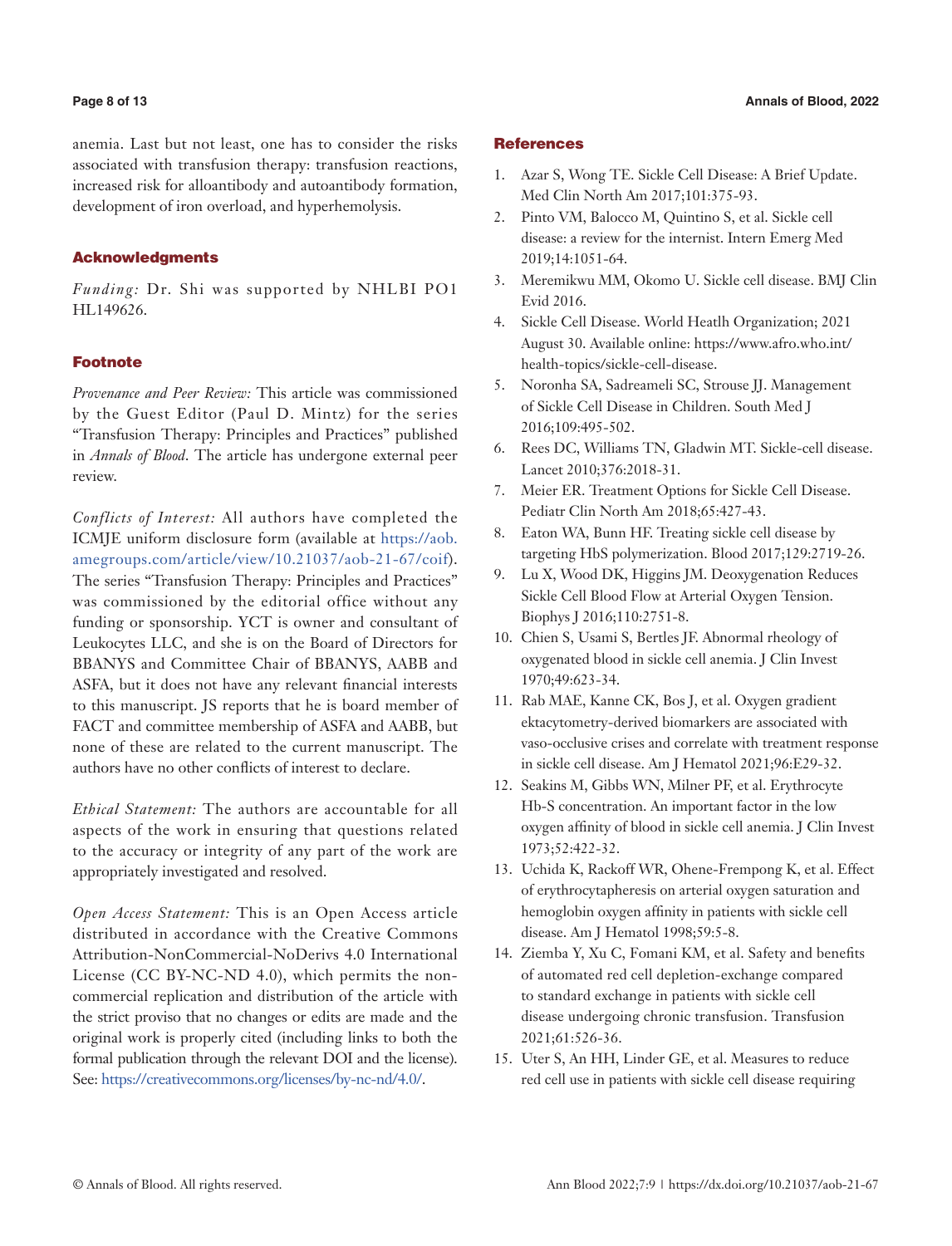# **Annals of Blood, 2022 Page 9 of 13**

red cell exchange during a blood shortage. Blood Adv 2021;5:2586-92.

- 16. Zinkham WH, Seidler AJ, Kickler TS. Variable degrees of suppression of hemoglobin S synthesis in subjects with hemoglobin SS disease on a long-term transfusion regimen. J Pediatr 1994;124:215-9.
- 17. Kaushal M, Byrnes C, Khademian Z, et al. Examination of Reticulocytosis among Chronically Transfused Children with Sickle Cell Anemia. PLoS One 2016;11:e0153244.
- 18. Swerdlow PS. Red cell exchange in sickle cell disease. Hematology Am Soc Hematol Educ Program 2006;48-53.
- 19. Day ME, Rodeghier M, DeBaun MR. Children with HbSβ0 thalassemia have higher hemoglobin levels and lower incidence rate of acute chest syndrome compared to children with HbSS. Pediatr Blood Cancer 2018;65:e27352.
- 20. Hayes RJ, Beckford M, Grandison Y, et al. The haematology of steady state homozygous sickle cell disease: frequency distributions, variation with age and sex, longitudinal observations. Br J Haematol 1985;59:369-82.
- 21. West MS, Wethers D, Smith J, et al. Laboratory profile of sickle cell disease: a cross-sectional analysis. The Cooperative Study of Sickle Cell Disease. J Clin Epidemiol 1992;45:893-909.
- 22. Carden MA, Fay M, Sakurai Y, et al. Normal saline is associated with increased sickle red cell stiffness and prolonged transit times in a microfluidic model of the capillary system. Microcirculation 2017.
- 23. Carden MA, Fay ME, Lu X, et al. Extracellular fluid tonicity impacts sickle red blood cell deformability and adhesion. Blood 2017;130:2654-63.
- 24. Trentino KM, Farmer SL, Leahy MF, et al. Systematic reviews and meta-analyses comparing mortality in restrictive and liberal haemoglobin thresholds for red cell transfusion: an overview of systematic reviews. BMC Med 2020;18:154.
- 25. Carson JL, Stanworth SJ, Roubinian N, et al. Transfusion thresholds and other strategies for guiding allogeneic red blood cell transfusion. Cochrane Database Syst Rev 2016;10:CD002042.
- 26. Fasano RM, Booth GS, Miles M, et al. Red blood cell alloimmunization is influenced by recipient inflammatory state at time of transfusion in patients with sickle cell disease. Br J Haematol 2015;168:291-300.
- 27. Dowling MM, Quinn CT, Plumb P, et al. Acute silent cerebral ischemia and infarction during acute anemia in children with and without sickle cell disease. Blood 2012;120:3891-7.
- 28. DeBaun MRaC, S.T. Red blood cell transfusion in sickle cell disease: Indications and transfusion techniques 2021 [07/11/2021]. Available online: https://www.uptodate.com/ contents/red-blood-cell-transfusion-in-sickle-cell-diseaseindications-and-transfusion-techniques
- 29. Linder GE, Chou ST. Red cell transfusion and alloimmunization in sickle cell disease. Haematologica 2021;106:1805-15.
- 30. Yawn BP, Buchanan GR, Afenyi-Annan AN, et al. Management of sickle cell disease: summary of the 2014 evidence-based report by expert panel members. JAMA 2014;312:1033-48.
- 31. Vijayanarayanan A, Omosule AJ, Saad H, et al. Acute Splenic Sequestration Crisis in Hemoglobin SC Disease: Efficiency of Red Cell Exchange. Cureus 2020;12:e12224.
- 32. Hulbert ML, Scothorn DJ, Panepinto JA, et al. Exchange blood transfusion compared with simple transfusion for first overt stroke is associated with a lower risk of subsequent stroke: a retrospective cohort study of 137 children with sickle cell anemia. J Pediatr 2006;149:710-2.
- 33. DeBaun MR, Jordan LC, King AA, et al. American Society of Hematology 2020 guidelines for sickle cell disease: prevention, diagnosis, and treatment of cerebrovascular disease in children and adults. Blood Adv 2020;4:1554-88.
- 34. Chou ST, Alsawas M, Fasano RM, et al. American Society of Hematology 2020 guidelines for sickle cell disease: transfusion support. Blood Adv 2020;4:327-55.
- 35. Howard J, Malfroy M, Llewelyn C, et al. The Transfusion Alternatives Preoperatively in Sickle Cell Disease (TAPS) study: a randomised, controlled, multicentre clinical trial. Lancet 2013;381:930-8.
- 36. Vichinsky EP, Haberkern CM, Neumayr L, et al. A comparison of conservative and aggressive transfusion regimens in the perioperative management of sickle cell disease. The Preoperative Transfusion in Sickle Cell Disease Study Group. N Engl J Med 1995;333:206-13.
- 37. Fasano RM, Leong T, Kaushal M, et al. Effectiveness of red blood cell exchange, partial manual exchange, and simple transfusion concurrently with iron chelation therapy in reducing iron overload in chronically transfused sickle cell anemia patients. Transfusion 2016;56:1707-15.
- 38. Kelly S, Rodeghier M, DeBaun MR. Automated exchange compared to manual and simple blood transfusion attenuates rise in ferritin level after 1 year of regular blood transfusion therapy in chronically transfused children with sickle cell disease. Transfusion 2020;60:2508-16.
- 39. AABB ARC, America's Blood Centers, Armed Services Blood Program. Circular of Information for the Use of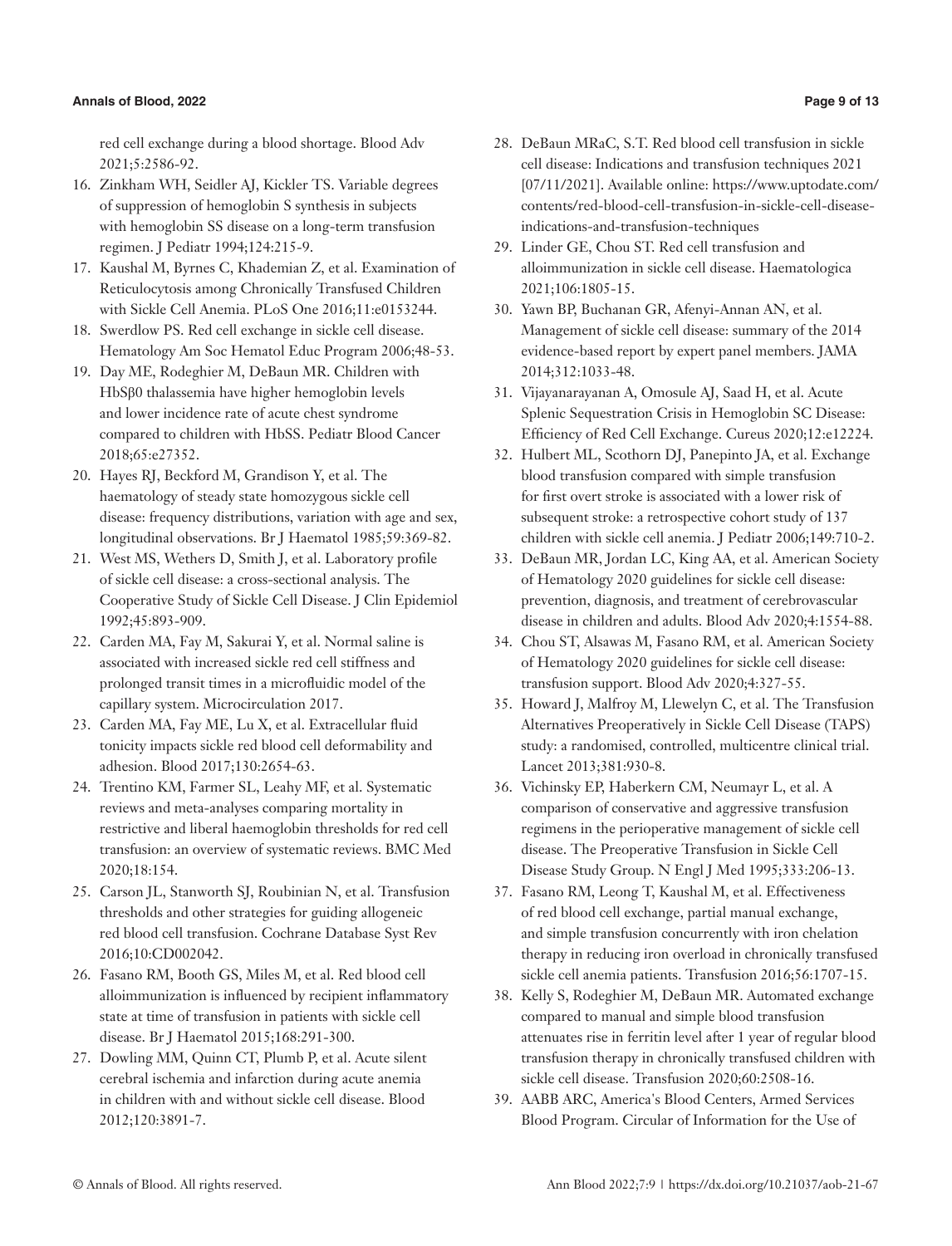Human Blood and Blood Components. https://www.aabb. org/news-resources/resources/circular-of-information2017

- 40. Murphy EL, Kwaan N, Looney MR, et al. Risk factors and outcomes in transfusion-associated circulatory overload. Am J Med 2013;126:357.e29-38.
- 41. De Cloedt L, Savy N, Gauvin F, et al. Transfusion-Associated Circulatory Overload in ICUs: A Scoping Review of Incidence, Risk Factors, and Outcomes. Crit Care Med 2019;47:849-56.
- 42. Detterich J, Alexy T, Rabai M, et al. Low-shear red blood cell oxygen transport effectiveness is adversely affected by transfusion and further worsened by deoxygenation in sickle cell disease patients on chronic transfusion therapy. Transfusion 2013;53:297-305.
- 43. Davis BA, Allard S, Qureshi A, et al. Guidelines on red cell transfusion in sickle cell disease. Part I: principles and laboratory aspects. Br J Haematol 2017;176:179-91.
- 44. Di Vincenzo A, Marson P, Puato M. Acute Splenic Sequestration Crisis After Red Blood Cell Exchange for Acute Chest Syndrome in an Adult With Sickle β-Thalassemia: What Went Wrong? Ther Apher Dial 2018;22:207-8.
- 45. Royal JE, Seeler RA. Hypertension, convulsions, and cerebral haemorrhage in sickle-cell anaemia patients after blood-transfusions. Lancet 1978;2:1207.
- 46. Kim HC, Dugan NP, Silber JH, et al. Erythrocytapheresis therapy to reduce iron overload in chronically transfused patients with sickle cell disease. Blood 1994;83:1136-42.
- 47. Detterich JA. Simple chronic transfusion therapy, a crucial therapeutic option for sickle cell disease, improves but does not normalize blood rheology: What should be our goals for transfusion therapy? Clin Hemorheol Microcirc 2018;68:173-86.
- 48. Lanzkowsky P, Shende A, Karayalcin G, et al. Partial exchange transfusion in sickle cell anemia. Use in children with serious complications. Am J Dis Child 1978;132:1206-8.
- 49. Wahl SK, Garcia A, Hagar W, et al. Lower alloimmunization rates in pediatric sickle cell patients on chronic erythrocytapheresis compared to chronic simple transfusions. Transfusion 2012;52:2671-6.
- 50. Michot JM, Driss F, Guitton C, et al. Immunohematologic tolerance of chronic transfusion exchanges with erythrocytapheresis in sickle cell disease. Transfusion 2015;55:357-63.
- 51. Hequet O, Poutrel S, Connes P, et al. Automatic depletion with Spectra Optia allows a safe 16% reduction of red blood cell pack consumption in exchanged sickle cell

anemia patients. Transfusion 2019;59:1692-7.

- 52. Ford AL, Ragan DK, Fellah S, et al. Silent infarcts in sickle cell disease occur in the border zone region and are associated with low cerebral blood flow. Blood 2018;132:1714-23.
- 53. Quinn CT, McKinstry RC, Dowling MM, et al. Acute silent cerebral ischemic events in children with sickle cell anemia. JAMA Neurol 2013;70:58-65.
- 54. Karafin MS, Hendrickson JE, Kim HC, et al. Red cell exchange for patients with sickle cell disease: an international survey of current practices. Transfusion 2020;60:1424-33.
- 55. Hassell KL, Eckman JR, Lane PA. Acute multiorgan failure syndrome: a potentially catastrophic complication of severe sickle cell pain episodes. Am J Med 1994;96:155-62.
- 56. Greaves P, Mathew V, Peters C, et al. Successful outcome of three patients with sickle-cell disease and fat embolism syndrome treated with intensive exchange transfusion. Clin Case Rep 2016;5:39-43.
- 57. Allali S, de Montalembert M, Brousse V, et al. Hepatobiliary Complications in Children with Sickle Cell Disease: A Retrospective Review of Medical Records from 616 Patients. J Clin Med 2019;8:1481.
- 58. Gardner K, Suddle A, Kane P, et al. How we treat sickle hepatopathy and liver transplantation in adults. Blood 2014;123:2302-7.
- 59. Neumayr L, Koshy M, Haberkern C, et al. Surgery in patients with hemoglobin SC disease. Preoperative Transfusion in Sickle Cell Disease Study Group. Am J Hematol 1998;57:101-8.
- 60. Adams RJ, McKie VC, Hsu L, et al. Prevention of a first stroke by transfusions in children with sickle cell anemia and abnormal results on transcranial Doppler ultrasonography. N Engl J Med 1998;339:5-11.
- 61. Adams RJ, Brambilla D; Optimizing Primary Stroke Prevention in Sickle Cell Anemia (STOP 2) Trial Investigators. Discontinuing prophylactic transfusions used to prevent stroke in sickle cell disease. N Engl J Med 2005;353:2769-78.
- 62. DeBaun MR, Gordon M, McKinstry RC, et al. Controlled trial of transfusions for silent cerebral infarcts in sickle cell anemia. N Engl J Med 2014;371:699-710.
- 63. Miller ST, Wright E, Abboud M, et al. Impact of chronic transfusion on incidence of pain and acute chest syndrome during the Stroke Prevention Trial (STOP) in sickle-cell anemia. J Pediatr 2001;139:785-9.
- 64. Malinowski AK, Shehata N, D'Souza R, et al. Prophylactic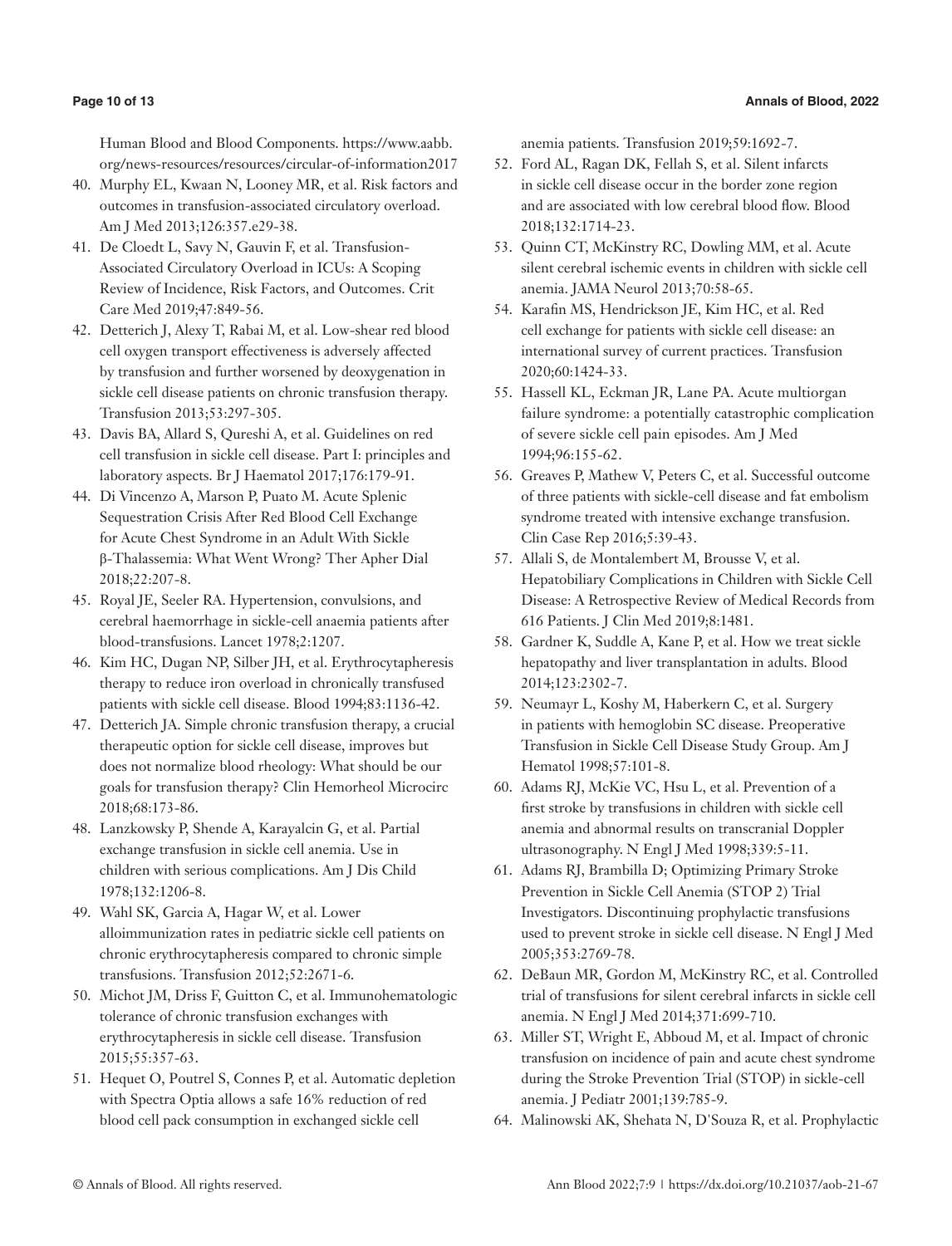transfusion for pregnant women with sickle cell disease: a systematic review and meta-analysis. Blood 2015;126:2424- 35; quiz 2437.

- 65. Ware RE, Davis BR, Schultz WH, et al. Hydroxycarbamide versus chronic transfusion for maintenance of transcranial doppler flow velocities in children with sickle cell anaemia-TCD With Transfusions Changing to Hydroxyurea (TWiTCH): a multicentre, open-label, phase 3, noninferiority trial. Lancet 2016;387:661-70.
- 66. Ware RE, Helms RW; SWiTCH Investigators. Stroke With Transfusions Changing to Hydroxyurea (SWiTCH). Blood 2012;119:3925-32.
- 67. Kozanoglu I, Ozdogu H. Use of red blood cell exchange for treating acute complications of sickle cell disease. Transfus Apher Sci 2018;57:23-6.
- 68. Ohene-Frempong K, Weiner SJ, Sleeper LA, et al. Cerebrovascular accidents in sickle cell disease: rates and risk factors. Blood 1998;91:288-94.
- 69. Powars D, Wilson B, Imbus C, et al. The natural history of stroke in sickle cell disease. Am J Med 1978;65:461-71.
- 70. Goldstein LB, Adams R, Becker K, et al. Primary prevention of ischemic stroke: A statement for healthcare professionals from the Stroke Council of the American Heart Association. Stroke 2001;32:280-99.
- 71. Platt OS, Brambilla DJ, Rosse WF, et al. Mortality in sickle cell disease. Life expectancy and risk factors for early death. N Engl J Med 1994;330:1639-44.
- 72. Sprinkle RH, Cole T, Smith S, et al. Acute chest syndrome in children with sickle cell disease. A retrospective analysis of 100 hospitalized cases. Am J Pediatr Hematol Oncol 1986;8:105-10.
- 73. Vichinsky EP. Comprehensive care in sickle cell disease: its impact on morbidity and mortality. Semin Hematol 1991;28:220-6.
- 74. Mallouh AA, Asha M. Beneficial effect of blood transfusion in children with sickle cell chest syndrome. Am J Dis Child 1988;142:178-82.
- 75. Emre U, Miller ST, Gutierez M, et al. Effect of transfusion in acute chest syndrome of sickle cell disease. J Pediatr 1995;127:901-4.
- 76. Vichinsky EP, Neumayr LD, Earles AN, et al. Causes and outcomes of the acute chest syndrome in sickle cell disease. National Acute Chest Syndrome Study Group. N Engl J Med 2000;342:1855-65.
- 77. Hankins J, Jeng M, Harris S, et al. Chronic transfusion therapy for children with sickle cell disease and recurrent acute chest syndrome. J Pediatr Hematol Oncol 2005;27:158-61.
- 78. Ballas SK, Files B, Luchtman-Jones L, et al. Secretory phospholipase A2 levels in patients with sickle cell disease and acute chest syndrome. Hemoglobin 2006;30:165-70.
- 79. Styles L, Wager CG, Labotka RJ, et al. Refining the value of secretory phospholipase A2 as a predictor of acute chest syndrome in sickle cell disease: results of a feasibility study (PROACTIVE). Br J Haematol 2012;157:627-36.
- 80. Styles LA, Aarsman AJ, Vichinsky EP, et al. Secretory phospholipase A(2) predicts impending acute chest syndrome in sickle cell disease. Blood 2000;96:3276-8.
- 81. Styles LA, Abboud M, Larkin S, et al. Transfusion prevents acute chest syndrome predicted by elevated secretory phospholipase A2. Br J Haematol 2007;136:343-4.
- 82. Styles LA, Schalkwijk CG, Aarsman AJ, et al. Phospholipase A2 levels in acute chest syndrome of sickle cell disease. Blood 1996;87:2573-8.
- 83. Naprawa JT, Bonsu BK, Goodman DG, et al. Serum biomarkers for identifying acute chest syndrome among patients who have sickle cell disease and present to the emergency department. Pediatrics 2005;116:e420-5.
- 84. Oteng-Ntim E, Ayensah B, Knight M, et al. Pregnancy outcome in patients with sickle cell disease in the UK--a national cohort study comparing sickle cell anaemia (HbSS) with HbSC disease. Br J Haematol 2015;169:129-37.
- 85. Oteng-Ntim E, Meeks D, Seed PT, et al. Adverse maternal and perinatal outcomes in pregnant women with sickle cell disease: systematic review and meta-analysis. Blood 2015;125:3316-25.
- 86. Benites BD, Benevides TC, Valente IS, et al. The effects of exchange transfusion for prevention of complications during pregnancy of sickle hemoglobin C disease patients. Transfusion 2016;56:119-24.
- 87. Koshy M, Burd L, Wallace D, et al. Prophylactic redcell transfusions in pregnant patients with sickle cell disease. A randomized cooperative study. N Engl J Med 1988;319:1447-52.
- 88. Okusanya BO, Oladapo OT. Prophylactic versus selective blood transfusion for sickle cell disease in pregnancy. Cochrane Database Syst Rev 2016;12:CD010378.
- 89. Oakley LL, Awogbade M, Brien S, et al. Serial prophylactic exchange blood transfusion in pregnant women with sickle cell disease (TAPS-2): study protocol for a randomised controlled feasibility trial. Trials 2020;21:347.
- 90. Sharma D, Ogbenna AA, Kassim A, et al. Transfusion support in patients with sickle cell disease. Semin Hematol 2020;57:39-50.
- 91. Uwaezuoke SN, Ayuk AC, Ndu IK, et al. Vaso-occlusive crisis in sickle cell disease: current paradigm on pain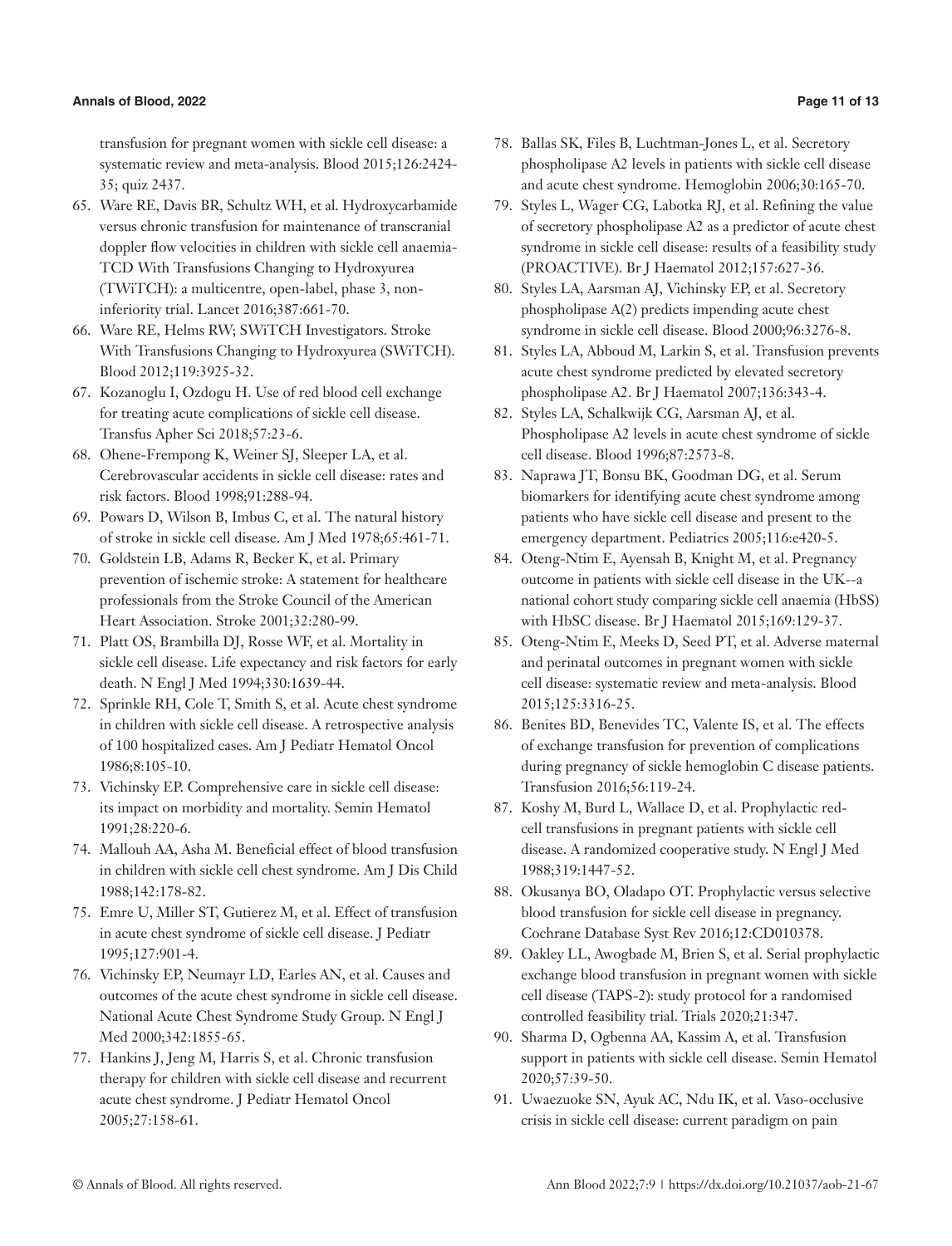management. J Pain Res 2018;11:3141-50.

- 92. Delaney M, Wendel S, Bercovitz RS, et al. Transfusion reactions: prevention, diagnosis, and treatment. Lancet 2016;388:2825-36.
- 93. Balandya E, Reynolds T, Obaro S, et al. Alteration of lymphocyte phenotype and function in sickle cell anemia: Implications for vaccine responses. Am J Hematol 2016;91:938-46.
- 94. Lard LR, Mul FP, de Haas M, et al. Neutrophil activation in sickle cell disease. J Leukoc Biol 1999;66:411-5.
- 95. Zhang D, Xu C, Manwani D, et al. Neutrophils, platelets, and inflammatory pathways at the nexus of sickle cell disease pathophysiology. Blood 2016;127:801-9.
- 96. Yazdanbakhsh K, Shaz BH, Hillyer CD. Immune Regulation of sickle Cell Alloimmunization. ISBT Sci Ser 2017;12:248-53.
- 97. Evers D, van der Bom JG, Tijmensen J, et al. Red cell alloimmunisation in patients with different types of infections. Br J Haematol 2016;175:956-66.
- 98. Ryder AB, Hendrickson JE, Tormey CA. Chronic inflammatory autoimmune disorders are a risk factor for red blood cell alloimmunization. Br J Haematol 2016;174:483-5.
- 99. Davis BA, Allard S, Qureshi A, et al. Guidelines on red cell transfusion in sickle cell disease Part II: indications for transfusion. Br J Haematol 2017;176:192-209.
- 100.Venkateswaran L, Teruya J, Bustillos C, et al. Red cell exchange does not appear to increase the rate of allo- and auto-immunization in chronically transfused children with sickle cell disease. Pediatr Blood Cancer 2011;57:294-6.
- 101.Vichinsky EP, Luban NL, Wright E, et al. Prospective RBC phenotype matching in a stroke-prevention trial in sickle cell anemia: a multicenter transfusion trial. Transfusion 2001;41:1086-92.
- 102.O'Suoji C, Liem RI, Mack AK, et al. Alloimmunization in sickle cell anemia in the era of extended red cell typing. Pediatr Blood Cancer 2013;60:1487-91.
- 103.Fasano RM, Meyer EK, Branscomb J, et al. Impact of Red Blood Cell Antigen Matching on Alloimmunization and Transfusion Complications in Patients with Sickle Cell Disease: A Systematic Review. Transfus Med Rev 2019;33:12-23.
- 104.Lasalle-Williams M, Nuss R, Le T, et al. Extended red blood cell antigen matching for transfusions in sickle cell disease: a review of a 14-year experience from a single center (CME). Transfusion 2011;51:1732-9.
- 105.Chou ST, Evans P, Vege S, et al. RH genotype matching for transfusion support in sickle cell disease. Blood

2018;132:1198-207.

- 106.Aygun B, Padmanabhan S, Paley C, et al. Clinical significance of RBC alloantibodies and autoantibodies in sickle cell patients who received transfusions. Transfusion 2002;42:37-43.
- 107.Wood JC. Use of magnetic resonance imaging to monitor iron overload. Hematol Oncol Clin North Am 2014;28:747-64, vii.
- 108.Wood JC. The use of MRI to monitor iron overload in SCD. Blood Cells Mol Dis 2017;67:120-5.
- 109.Ganz T. Systemic iron homeostasis. Physiol Rev 2013;93:1721-41.
- 110.Hankins JS, Smeltzer MP, McCarville MB, et al. Patterns of liver iron accumulation in patients with sickle cell disease and thalassemia with iron overload. Eur J Haematol 2010;85:51-7.
- 111.Wang CY, Jenkitkasemwong S, Duarte S, et al. ZIP8 is an iron and zinc transporter whose cell-surface expression is up-regulated by cellular iron loading. J Biol Chem 2012;287:34032-43.
- 112.Xu YY, Wan WP, Zhao S, et al. L-type Calcium Channels are Involved in Iron-induced Neurotoxicity in Primary Cultured Ventral Mesencephalon Neurons of Rats. Neurosci Bull 2020;36:165-73.
- 113.Coates TD, Wood JC. How we manage iron overload in sickle cell patients. Br J Haematol 2017;177:703-16.
- 114.Poggiali E, Cassinerio E, Zanaboni L, et al. An update on iron chelation therapy. Blood Transfus 2012;10:411-22.
- 115.Olivieri NF. Progression of iron overload in sickle cell disease. Semin Hematol 2001;38:57-62.
- 116.Vichinsky E, Onyekwere O, Porter J, et al. A randomised comparison of deferasirox versus deferoxamine for the treatment of transfusional iron overload in sickle cell disease. Br J Haematol 2007;136:501-8.
- 117.Win N. Hyperhemolysis syndrome in sickle cell disease. Expert Rev Hematol 2009;2:111-5.
- 118.Banks M, Shikle J. Hyperhemolysis Syndrome in Patients With Sickle Cell Disease. Arch Pathol Lab Med 2018;142:1425-7.
- 119.King KE, Shirey RS, Lankiewicz MW, et al. Delayed hemolytic transfusion reactions in sickle cell disease: simultaneous destruction of recipients' red cells. Transfusion 1997;37:376-81.
- 120.Petz LD. Bystander immune cytolysis. Transfus Med Rev 2006;20:110-40.
- 121.Friedman DF, Kim HC, Manno CS. Hyperhaemolysis associated with red cell transfusion in sickle cell disease. Transfusion 1993;33:148.